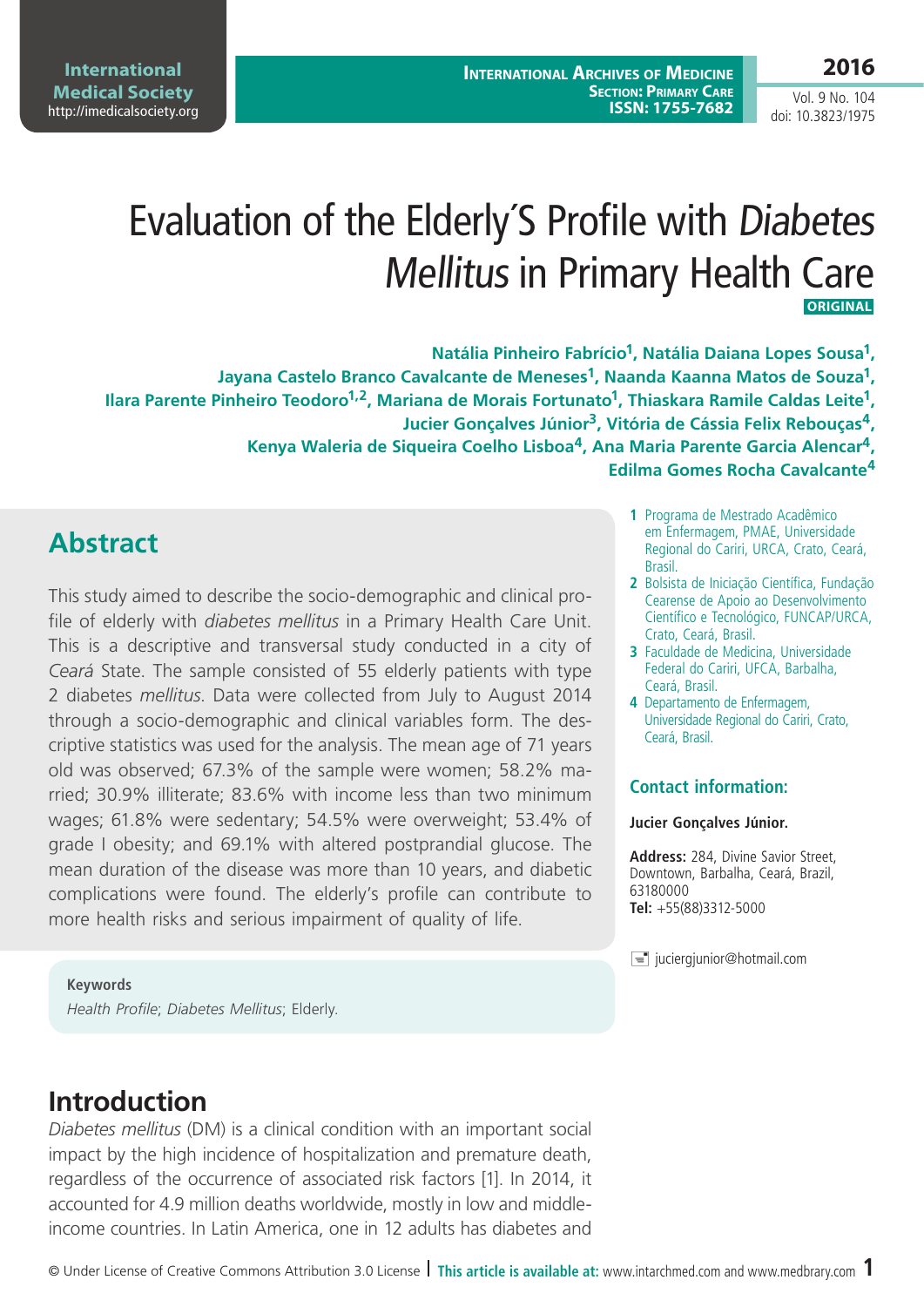**2016**

Vol. 9 No. 104 doi: 10.3823/1975

is estimated to increase this number to 55.2% from 2014 to 2035. In this context, Brazil ranks fourth in the *ranking* of countries with mortalities resulting from DM [2].

It is estimated that the standardized prevalence rate of this disease increased from 2.9% in 1998 to 4.3% in 2008. The Midwest and Northeast recorded the most accented increase in coefficients, concluding that the prevalence of the disease is growing rapidly in Brazil [3].

In the elderly, recent data indicate a national prevalence of diabetes of 24.4%, confirming a higher percentage of men, with 24.8% aged equal or higher than 65 years [4]. Elderly people with diabetes are more likely to develop peripheral neurologic and vascular complications in the lower members, as well as cardiovascular disease, affecting their productivity and daily activities, with repercussions that change the family role and social conviviality [5].

A national study conducted with elderly with a mean age of 79 years old in geriatrics clinic identified a high prevalence of peripheral artery disease associated with the presence of diabetes and smoking. Elderly people with diabetes and peripheral arterial disease have significant increase in cardiovascular morbidity and mortality, needing mortality prevention measures for this population [6].

In a systematic review of the literature, elderly with diabetes were found, presenting several factors that interfere with self-care ability, especially gender, economic status, educational level, duration and knowledge about the disease, highlighting the importance of nurses to identify such factors and to prioritize custom practices so they can reach the self-care management [7].

These data indicate the magnitude of diabetes in the elderly population, as well as the need for investigations that contribute to aggregate information about the knowledge of the epidemiological profile of these people, which may contribute to support health professionals in decision-making, regarding the development of preventive, promotion and DM treatment actions.

Given the above, the following question was formulated: Which is the profile of elderly patients with type 2 DM (DM2) accompanied in Primary Health Care? The objective of this study was to describe the socio-demographic and clinical profile of elderly with DM followed up in Primary Health Care.

### **Method**

This is a descriptive and cross-sectional study, developed in a Primary Health Care Unit in the city of *Juazeiro do Norte* (CE), Brazil. The study population, selected through Health Status Report and Families Monitoring in the area/team of community health workers, was of 145 DM patients registered in the unit. After applying the inclusion criteria (age from 60 years old, DM2 diagnosis and to be accompanied by the health team of the unit), the sample resulted in 65 elderly patients with DM2. However, 10 elderly patients with DM2 were excluded, because they did not attend the health unit in the period of data collection, resulting in a final sample of 55 elderly patients eligible for the research.

The captivation of the elderly was as follows: after the explanation of the methods and objectives of the study, and having been made all relevant information, each participant proceeded to sign the Informed Consent Form, so the interviews and measurements were only made after their approval. For those who did not sign, the researcher read out the text and collected, immediately, the fingerprint of the participant in the document.

The data were collected in July and August 2014 by suitably qualified researchers, of the Primary Health Unit, in a room reserved for this purpose and during the attendance for diabetes patients scheduled for service. Thus, the data were obtained through a questionnaire containing socio-demographic variables such as gender, age group, profession, marital status, education, family income; and clinics, such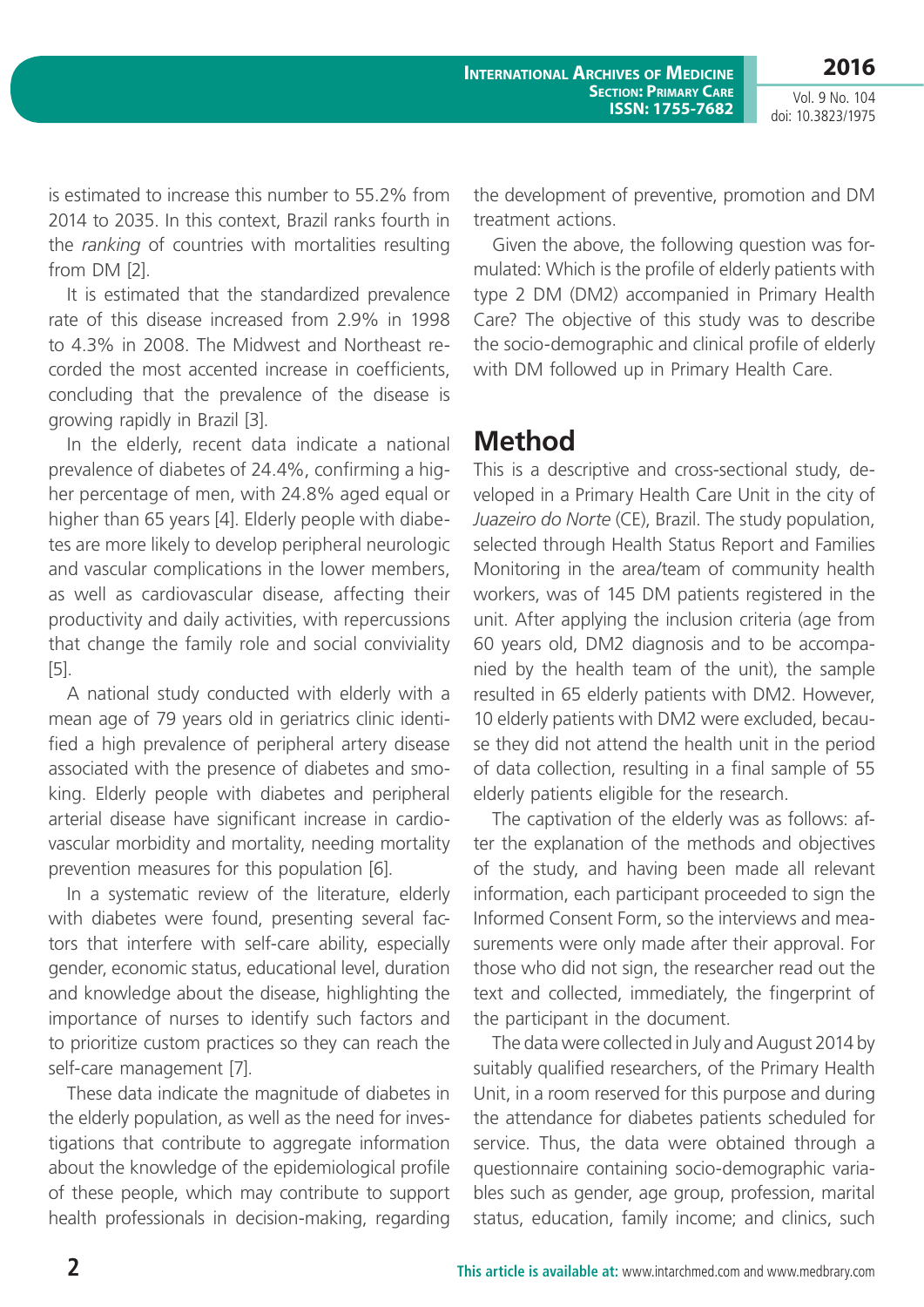Vol. 9 No. 104 doi: 10.3823/1975

**2016**

as disease duration, type of drug treatment, alcohol use and smoking, physical activity, complications/ comorbidities, blood pressure measurements, blood glucose, weight and height.

Concerning the measurement of blood pressure, the techniques recommended in VI Guidelines of the Hypertension Brazilian Society were used [8], by indirect auscultation method, with aneroid sphygmomanometer duly calibrated and binaural stethoscope.

Initially, the procedure was explained to the elderly and instructed not talking during the measurement. It was certified that they were not with a full bladder; they have not practiced exercises for 60 minutes; have not consumed alcohol or coffee, and have not smoked in the previous 30 minutes. The measurement took place with the individual seated, uncrossed legs and supported on the ground. Soon after, the cuff was inserted in the middle of the arm, estimating the level of systolic blood pressure (SBP) and palpating the brachial pulse. After the measurement, the bell was located on the brachial artery, inflating to exceed 20 mmHg of the obtained value. The SBP determinates the first Korotkoff sound auscultation, and diastolic blood pressure (DBP) for the disappearance or muffling the sound. Then, the values were recorded and reported to the individuals [8].

For the evaluation of the obtained prehistoric values, the following classification was used: great pressure to SBP <120mmHg and DBP <80mmHg; normal for SBP <130mmHg and DBP <85mmHg; bordering for SBP 130 to 139mmHg and DBP 85 to 89mmHg; stage 1 for SBP 140 to 159mmHg and DBP 90 to 99mmHg; stage 2 hypertension for SBP 160 to 179mmHg and DBP 100 to 109mmHg; hypertension stage 3 for SBP ≥180mmHg and DBP ≥110mmHg [8].

Concerning to capillary glucose, the measurement was performed with a punch at the distal face of the finger phalanx, as the participant's preference, obtaining the sample from a drop

of blood, which reading was performed on the glucometer Accu-Chek Active brand. The value of glucose obtained on the measurer display has been interpreted as therapeutic targets to control postprandial glycemia of the Brazilian Diabetes Society (SBC) [5] and of the *International Diabetes Federation* (IDF) as normal ≤160mg/dL and altered >160mg/dL. It was only used postprandial because the capillary tests could not be performed with the fasting patients.

The weight was obtained in one shot, with the barefoot patient, with little clothing as possible, in the center of the machine upright, feet together and arms along the body and body weight distributed on both feet. [9] A digital and calibrated scale was used, Camry brand, with a maximum capacity of 150 kg, with 100g divisions and four sensor technology.

The height was also determined in a single measurement using an inelastic tape fixed to the wall with the zero point at ground level, with the patient in the upright position against the wall, parallel legs, not necessarily leaning, arms along the body, and head up looking at a fixed point at eye level. Before obtaining the measure, it was verified whether heels, calves, buttocks, shoulder blades and back of the head were leaning against the wall [9].

From the weight and height, the body mass index (BMI) was calculated, adopting the reference table for the elderly recommended by Lipschitz, with cutoffs points: low weight  $\leq$ 22kg/m<sup>2</sup>; proper weight> 22 and  $\langle 27 \text{kg/m}^2$ ; overweight  $\geq 27 \text{kg/m}^2$ . This classification was adopted by stressing a greater risk range for malnutrition, considering the body changes resulting from the aging process, which provides a more accurate diagnosis [10].

The need to check which individuals in this classification range were in the obesity situation was perceived through the overweight cutoff point. To identify the obesity degree, the World Health Organization (WHO) table was adopted [11] from the following cut points: 25 to <30 pre-obese, 30 to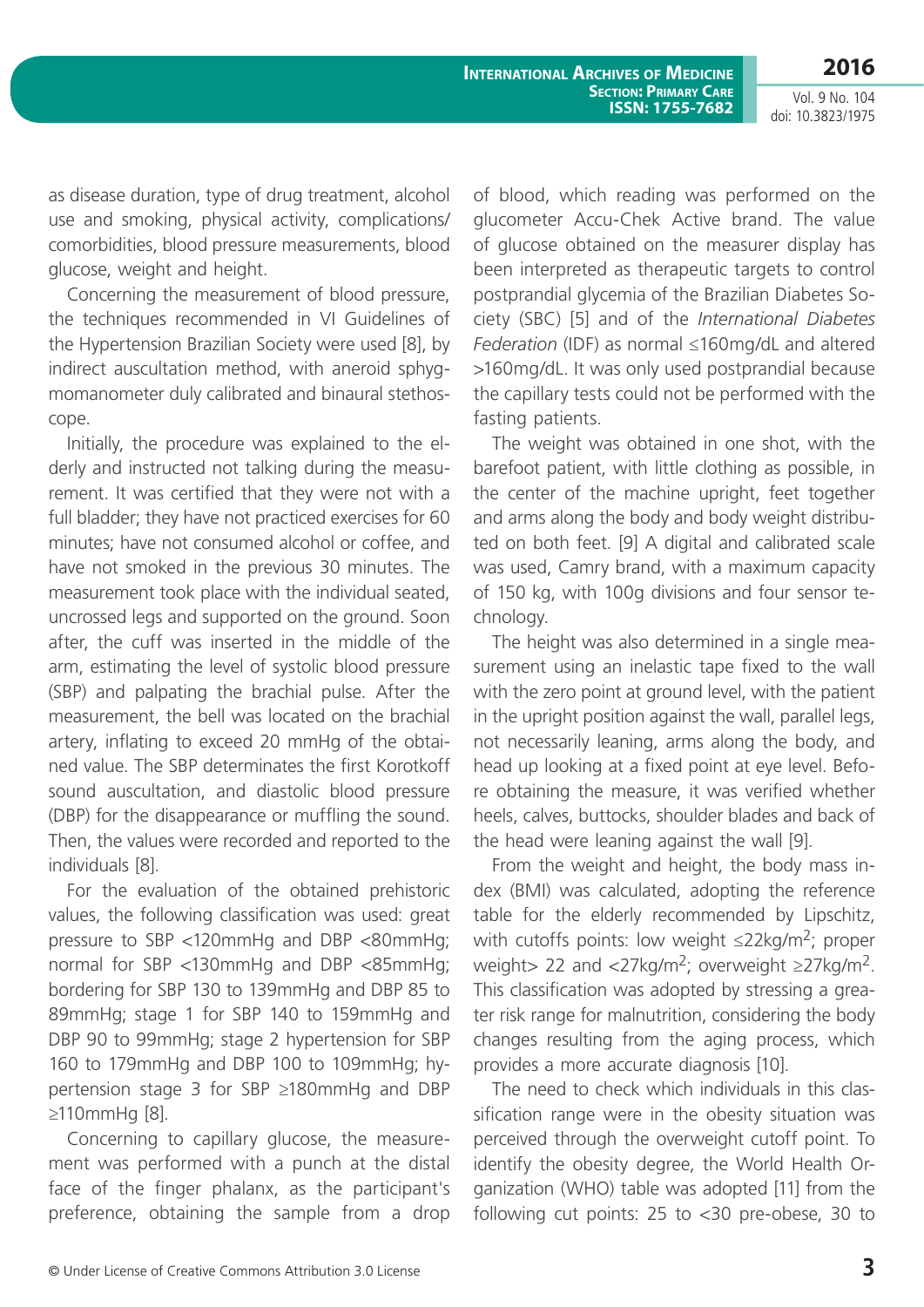**2016**

<35 grade I obesity, 35 to <40 grade II obesity and ≥40 grade III obesity.

Concerning the analysis of compliance with the Kappa [10] test, the value of 0.427 was verified, which is classified as moderate agreement between the cutoff points stipulated by Lipschitz and WHO, which allowed the obesity situation classification in this study, only to overweight individuals, according to the Lipschitz table, starting the pre-obese classification from the 27cutoff point.

The data were organized in a spreadsheet in Excel program, version 2013, and the descriptive statistics was adopted for the analysis. The data were presented in tables and analyzed according to the literature concerning the matter. The research was approved by the Research Ethics Committee of the Regional University of Cariri (URCA) under the CAAE 705,020 protocol, through the ethical requirements of the Resolution 466/2012.

### **Results**

55 elderly patients with DM2 were investigated, with prevalence of females (67.3%) and average of 71 years old (standard deviation - SD of 7.80; 60-93 years old); 58.2% of the elderly had incomplete Elementary School, with 78.1% of the female population, with significant illiteracy in the female population (52.9%) and male (47.1%). It was found that 58.2% of the elderly were married; of these, 53.1% were women; 78.2% were retired, of which 60.5% were women; and 83.6% of the elderly had a family income of one to two minimum wages. The remaining sample characteristics of the study for the socio-demographic variables are listed in **Table 1**; the percentages of male and female categories are calculated according to the proportion of the total of each variable.

The average number of residents per residence was from two to three people, but 26.1% of people with lower income had an average of six people at home.

| <b>Variable</b>                                    | <b>Female</b> |               | <b>Male</b> |               | <b>Total</b> |               |  |
|----------------------------------------------------|---------------|---------------|-------------|---------------|--------------|---------------|--|
|                                                    | N             | $\frac{0}{0}$ | N           | $\frac{0}{0}$ | N            | $\frac{0}{0}$ |  |
| Age group                                          |               |               |             |               |              |               |  |
| 60-69                                              | 17.0          | 70.8          | 7.0         | 29.2          | 24.0         | 43.6          |  |
| 70-79                                              | 15.0          | 68.2          | 7.0         | 31.8          | 22.0         | 40.0          |  |
| 80 and more                                        | 5.0           | 55.6          | 4.0         | 44.4          | 9.0          | 16.4          |  |
| Schooling*                                         |               |               |             |               |              |               |  |
| Illiterate <sup>†</sup>                            | 9.0           | 52.9          | 8.0         | 47.1          | 17.0         | 30.9          |  |
| Incomplete Elementary School (1 to 8 study years)  | 25.0          | 78.1          | 7.0         | 21.9          | 32.0         | 58.2          |  |
| Complete Elementary School (9 study years)         | 1.0           | 50.0          | 1.0         | 50.0          | 2.0          | 3.6           |  |
| Incomplete High School (10 to 11 study years)      | 0.0           | 0.0           | 1.0         | 100.0         | 1.0          | 1.8           |  |
| Complete High School (12 study years)              | 1.0           | 50.0          | 1.0         | 50.0          | 2.0          | 3.6           |  |
| Incomplete Higher Education (13 to 15 study years) | 0.0           | 0.0           | 0.0         | 0.0           | 0.0          | 0.0           |  |
| Higher Education (average of 16 study years)       | 1.0           | 100.0         | 0.0         | 0.0           | 1.0          | 1.8           |  |
| Marital status                                     |               |               |             |               |              |               |  |
| Married                                            | 17            | 53.1          | 15.0        | 46.9          | 32.0         | 58.2          |  |
| <b>Divorced</b>                                    | 3.0           | 75.0          | 1.0         | 25.0          | 4.0          | 7.3           |  |
| Single                                             | 3.0           | 66.7          | 1.0         | 33.3          | 3.0          | 5.4           |  |

**Table 1.** Socio-demographic profile of elderly people with type 2 *diabetes mellitus*, according to age, schooling, marital status, occupation, and family income. *Juazeiro do Norte*, Ceará, Brazil, 2014. (N=55).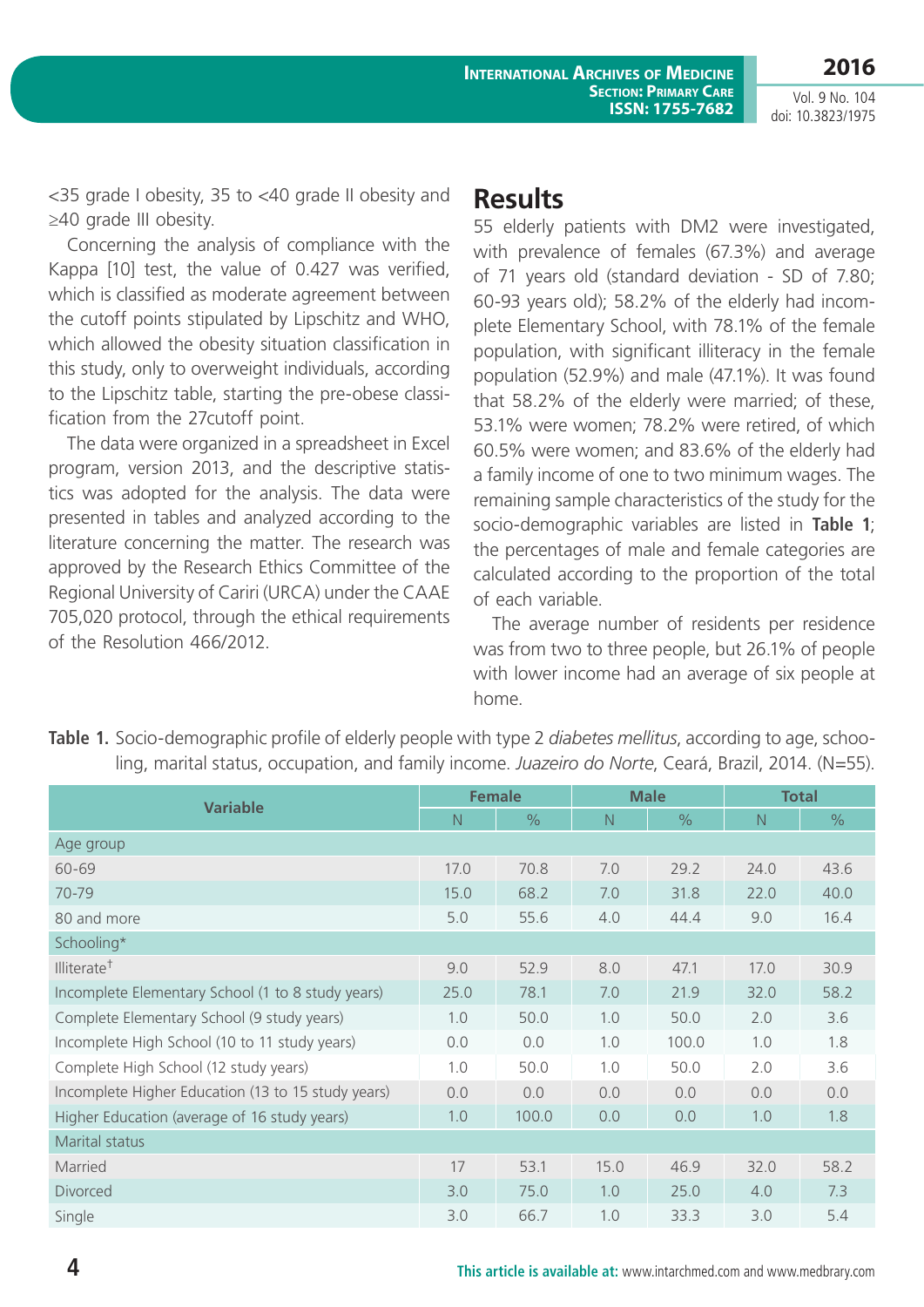|                                                                                                                                       | <b>Female</b> |               | <b>Male</b> |               | <b>Total</b> |               |  |  |
|---------------------------------------------------------------------------------------------------------------------------------------|---------------|---------------|-------------|---------------|--------------|---------------|--|--|
| <b>Variable</b>                                                                                                                       | N             | $\frac{0}{0}$ | N           | $\frac{0}{0}$ | N            | $\frac{0}{0}$ |  |  |
| Marital status                                                                                                                        |               |               |             |               |              |               |  |  |
| Widower                                                                                                                               | 14.0          | 100.0         | 0.0         | 0.0           | 14.0         | 25.5          |  |  |
| In a stable relationship                                                                                                              | 1.0           | 50.0          | 1.0         | 50.0          | 2.0          | 3.6           |  |  |
| Profession                                                                                                                            |               |               |             |               |              |               |  |  |
| Retired                                                                                                                               | 26.0          | 60.5          | 17.0        | 39.5          | 43.0         | 78.2          |  |  |
| Pensioner                                                                                                                             | 4.0           | 100.0         | 0.0         | 0.0           | 4.0          | 7.3           |  |  |
| Housekeeper                                                                                                                           | 5.0           | 100.0         | 0.0         | 0.0           | 5.0          | 9.1           |  |  |
| Other activities                                                                                                                      | 2.0           | 66.7          | 1.0         | 33.3          | 3.0          | 5.4           |  |  |
| Family income, Minimum wage <sup>#</sup>                                                                                              |               |               |             |               |              |               |  |  |
| $1 - 2$                                                                                                                               | 33.0          | 71.7          | 13.0        | 28.3          | 46.0         | 83.6          |  |  |
| $3 - 4$                                                                                                                               | 3.0           | 50.0          | 3.0         | 50.0          | 6.0          | 10.9          |  |  |
| >5                                                                                                                                    | 1.0           | 33.3          | 2.0         | 66.7          | 3.0          | 5.4           |  |  |
| Total                                                                                                                                 | 37            | 67.3          | 18          | 32.7          | 55           | 100           |  |  |
| *: Classification adopted by the law 11.274, of February 6, 2006; t: individuals who cannot read and write are considered illiterate; |               |               |             |               |              |               |  |  |

‡: minimum wage in force at the time of the research: R\$ 724.00 (Brazilian currency).

Concerning the clinical variables, the elderly with DM2 were aware of their disease, on average, for 11.8 years (SD: 8.12; 5 months to 40 years), 78.2% were only using oral hypoglycemic and 14 5% of oral hypoglycemic agents and insulin, while 7.3% did not make use of any drug therapy. The treatment with exclusive oral hypoglycemic, equivalent to monotherapy, was the most common among men and women, with 87.5% and 82.9%, respectively.

It was found that 43.6% of the investigated elderly were former smokers, with a higher percentage of women with 66.7% and reported having failed to make use of that substance for an average of 26 years, with a maximum time of 63 years and a minimum of 2 years. Among the 16.4% smokers, the average of using time was 54 years, with an average of 5-6 smoked cigarettes per day. Among participants who used the cigarette, 55.6% were women.

It was evident that 7.3% of participants were current alcohol users, which corresponds to a percentage of 75% for men. An average consumption of 45 years was identified, with a maximum time of 49 years and a minimum of 42 years. 92.7% of

participants who were not currently using alcohol (70.6% women), 30.9% have already consumed alcohol, which 70.6% were men.

61.9% did not perform physical activity. Of the 38.1% who performed some exercise, 71.4% practices walking, 14.3% water aerobics, 4.8% popular gym and still 9.5% performed the combined use of two physical activities (walking and water aerobics). The habit of physical activity was more common for women with 61.9 %, and the most practiced activity was walking for both sexes, of 71.4%, 66.7% were women, and 33.3% were men. Among the complications and more cited comorbidities, 83.6% of the elderly had hypertension, 80% had ophthalmologic complications and 54.5% dyslipidemias. Gastrointestinal complications (38.2%), cardiovascular (32.7%), sexual dysfunction (25.5%) and renal complications (9.1%) were also identified among the elderly. It was also found that 27.3% of the participants had from one to two complications, 50.9% from three to four complications/comorbidities, 18.2% from five to six complications/comorbidities and 1.8% showed all mentioned complications/comorbidities.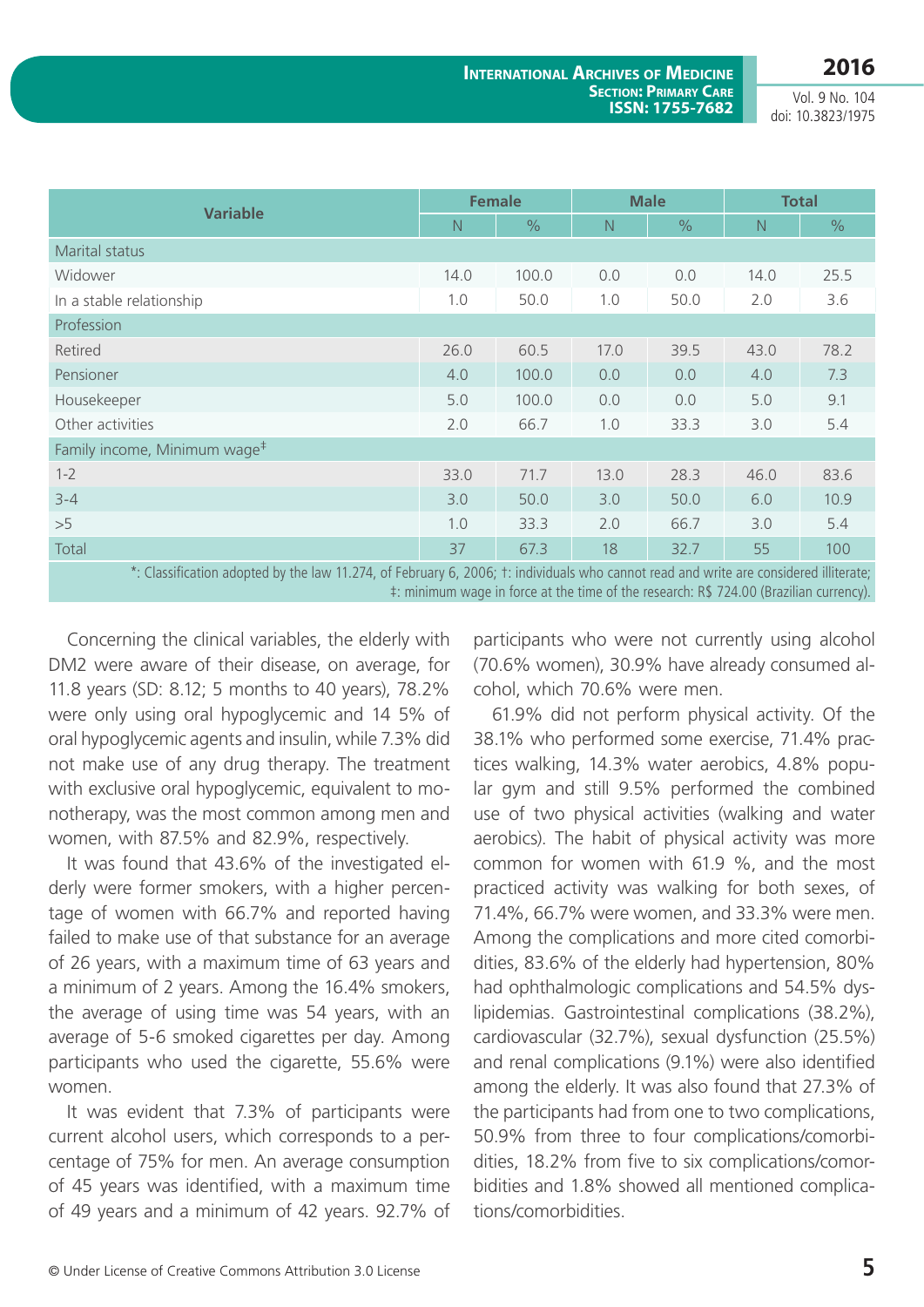Vol. 9 No. 104 doi: 10.3823/1975

It was also found that 29.7% of women had SBP in borderline and 1 stages while 33.3% of men had SBP <130mmHg. Concerning DBP, 40.6% of women had value <80mmHg and for men was 44.4%.

Concerning postprandial glycemia, 70.3% of women and 66.7% of men had a value of ≥160mg/ dL. As for the evaluation of BMI among the elderly, 59.5% of female elderly had BMI  $\geq$ 27kg/m<sup>2</sup>, while in males, 55.6% had a BMI $> 22$ kg/m<sup>2</sup> and  $\langle 27$ kg/  $m<sup>2</sup>$ .

About the obesity classification, 40% of the investigated showed up pre-obese, with a higher percentage of the male population with 50%. It was found that 53.4% were in grade I obesity, with a higher percentage of women, with 54.5%. **Table 2** presents in detail the evaluated results, which percentages of male and female categories are calculated according to the proportion of the total of each variable.

**Table 2.** Clinical characteristics of elderly patients with type 2 *diabetes mellitus*, according to blood pressure, postprandial blood glycemia, body mass index (BMI) and obesity classification. *Juazeiro do Norte*, Ceará, Brazil, 2014. (N=55).

| <b>Variable</b>                |                                    | <b>Female</b>  |               | <b>Male</b>    |               | <b>Total</b>  |      |
|--------------------------------|------------------------------------|----------------|---------------|----------------|---------------|---------------|------|
|                                |                                    | N              | $\frac{1}{2}$ | $\mathsf{N}$   | $\frac{1}{2}$ | ${\mathsf N}$ | $\%$ |
| <b>Blood pressure</b>          |                                    |                |               |                |               |               |      |
| SBP*                           | Great (<120)                       | $\overline{4}$ | 10.8          | $\mathbf{1}$   | 5.6           | 5.0           | 9.1  |
|                                | Normal $\left( < 130 \right)$      | 6              | 16.3          | 6              | 33.3          | 12.0          | 21.8 |
|                                | Borderline (130-139)               | 11             | 29.7          | 5              | 27.8          | 16.0          | 29.1 |
|                                | Stage 1 hypertension (140-159)     | 11             | 29.7          | $\overline{2}$ | 11.1          | 13.0          | 23.6 |
|                                | Stage 2 hypertension (160-179)     | 3              | 8.1           | $\overline{4}$ | 22.2          | 7.0           | 12.7 |
|                                | Stage 3 hypertension (≥180)        | $\overline{2}$ | 5.4           | $\Omega$       | 0.0           | 2.0           | 3.6  |
| DBP <sup>†</sup>               | Great $(< 80)$                     | 15             | 40.6          | 8              | 44.4          | 23            | 41.8 |
|                                | Normal (<85)                       | 14             | 37.8          | 5              | 27.8          | 19            | 34.5 |
|                                | Borderline (85-89)                 | 1              | 2.7           | $\circ$        | 0.0           | $\mathbf{1}$  | 1.8  |
|                                | Stage 1 hypertension (99-99)       | 3              | 8.1           | 5              | 27.8          | 8             | 14.5 |
|                                | Stage 2 hypertension (100-109)     | 3              | 8.1           | $\overline{0}$ | 0.0           | 3             | 5.4  |
|                                | Stage 3 hypertension $( \geq 110)$ | 1              | 2.7           | $\sqrt{a}$     | 0.0           | $\mathbf{1}$  | 1.8  |
| Postprandial glycemia          |                                    |                |               |                |               |               |      |
| $<$ 160 mg/dL                  |                                    | 11.0           | 29.7          | 6.0            | 33.3          | 17.0          | 30.9 |
| $\geq$ 160 mg/dL               |                                    | 26.0           | 70.3          | 12.0           | 66.7          | 38.0          | 69.1 |
| BMI*                           |                                    |                |               |                |               |               |      |
| ≤22kg/m2 (underweight)         |                                    | 3.0            | 8.1           | 0.0            | 0.0           | 3.0           | 5.5  |
|                                | >22 e <27kg/m2 (suitable)          | 12.0           | 32.4          | 10.0           | 55.6          | 22.0          | 40.0 |
| ≥27kg/m2 (overweight)          |                                    | 22.0           | 59.5          | 8.0            | 44.4          | 30.0          | 54.5 |
| Obesity classificationt        |                                    |                |               |                |               |               |      |
| 25 to $<$ 30 (pre-obese) $\pm$ |                                    | 8              | 36.5          | $\overline{4}$ | 50.0          | 12            | 40.0 |
| 30 to <35 (grade I obesity)    |                                    | 12             | 54.5          | $\overline{4}$ | 50.0          | 16            | 53.4 |
| 35 to <40 (grade II obesity)   |                                    | $\mathbf 1$    | 4.5           | $\bigcirc$     | 0.0           | $\mathbf{1}$  | 3.3  |
| $\geq$ 40 (grade III obesity)  |                                    | $\mathbf{1}$   | 4.5           | $\overline{O}$ | 0.0           | $\mathbf{1}$  | 3.3  |
| Total                          |                                    | 37             | 100           | 18             | 100           | 55            | 100  |

\*: Cut-off point for BMI by Lipschitz DA. Screening for nutritional status in the elderly. 1994; 21 (1); †: the cut point for the obesity degree according to BMI classification by the World Health Organization (2000); ‡: in this category, only remained individuals from 27 cutoff point regarding the overweight category by Lipschitz. SBP: systemic blood pressure; DBP: diastolic blood pressure.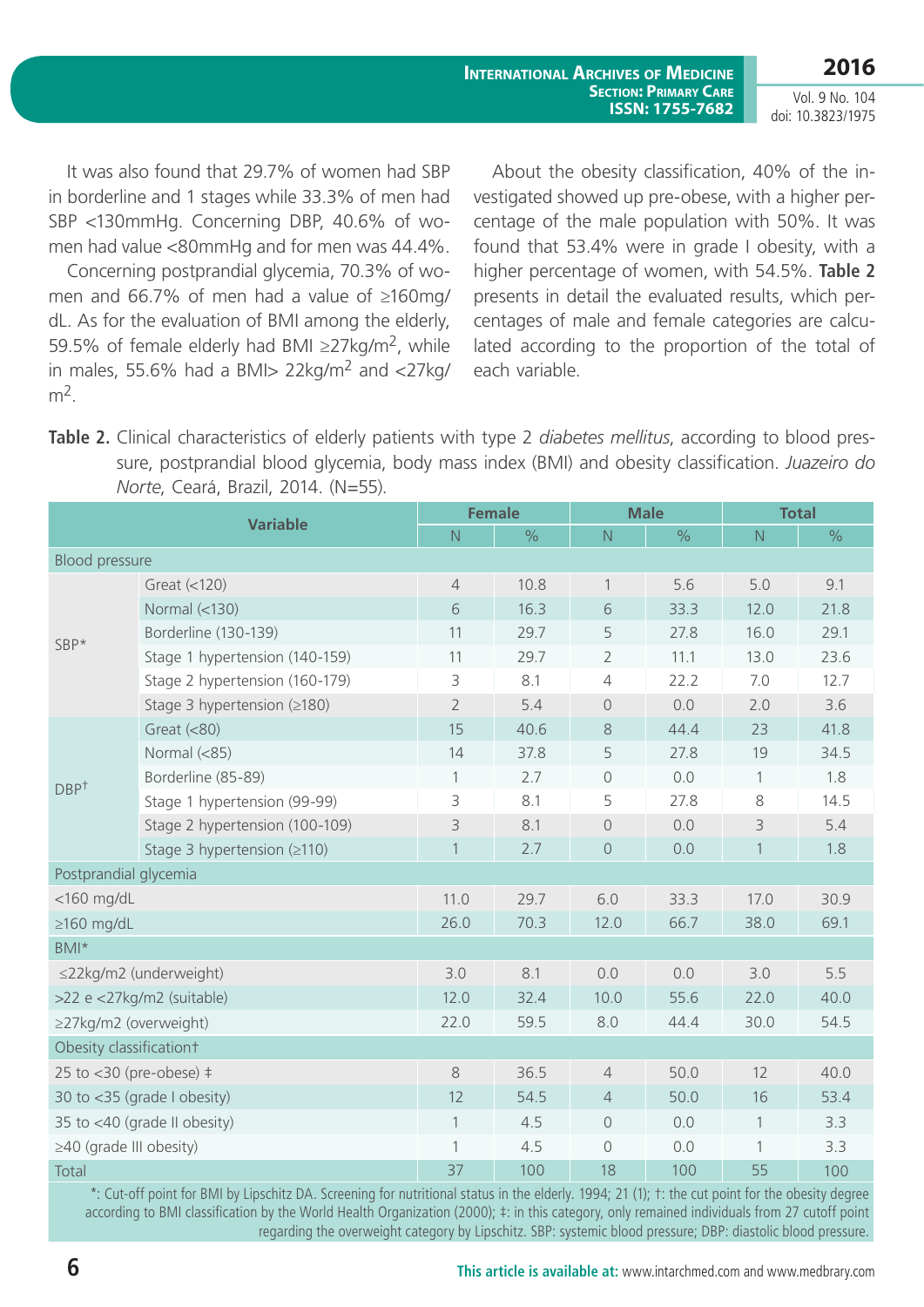**2016**

Vol. 9 No. 104 doi: 10.3823/1975

## **Discussion**

It was found in this study that the majority of elderly patients with DM were female, married, with low education and survived with minimal income. This socio-economic and epidemiological profile corroborates similar studies developed in the Northeast and Southeast Brasil [12, 13].

This significant difference for the female is justified in the literature by the fact that women have higher life expectancy, tendency to take care more than men and seek more frequently for health care service, facilitating early diagnosis, compared to men, which have lower demand for health [12, 14]. Another hypothesis is that older women are more likely to develop chronic diseases and comorbidities, due to hormonal drop in the climacteric phase [15].

Concerning marital status, the prevalence of married elderly is consistent with studies about the profile of elderly conducted in *Minas Gerais* [14] and *Fortaleza* (CE) [16], noting a higher percentage of males because it is considered the fact that many men remarry after the death of their wives, reflecting habits culturally diffused between generations, according to which the woman, after the spouse death, must remain a widow to assume exclusive dedication to home care and children [16].

In this study, we found that an extract of participants with lower income had a significant number of people in the residence, corroborating the data found in a study performed with elderly with diabetes in *Minas Gerais*, which also identified the relevant prevalence of 35.4% for participants with more people in residence [17]. Given the low socioeconomic status and the need for *per capita* division between the family/aggregated found in this study, one can assume its direct relation to the supply conditions, which interfere directly in diabetes control.

The schooling and income reflect the health status of the population, as elderly with more education, and higher income is more independent for self-care, the use of transportation and communication, and has good adhesion to the correct use of medicines. Elderly people with low education and income are more vulnerable to the risks of DM complications and health problems, and to the commitment of the treatment, since the incomes are insufficient to meet the standard of the elderly needs and their family [17]. Thus, it reaffirmed the individual and social vulnerabilities to which these people are exposed, being a reading reality and important, to be perceived by the health team, especially the nurse, for, together with the patient, to trace possible interventions.

About the clinical profile, the patients evaluated in the present study had a mean DM knowledge time of more than 10 years, confirming research data developed in *Belo Horizonte* (MG) [12]. This finding is worrisome, since prolonged diabetes, associated with poor metabolic control, can predispose the elderly to chronic complications, which are responsible for high morbidity and mortality, and increased cardiovascular mortality, renal, in the amputation of the lower limbs and decreased the quality of life [18]. In this sense, the monitoring of these diseases, the prevention of disabilities and health promotion should be the focus for effective control of chronic diseases in Primary Care

Regarding drug therapy, the use of only oral hypoglycemic was more prevalent among the surveyed elderly people. The Brazilian Diabetes Society advocates individualized treatment for elderly patients with diabetes, considering life expectancy, associated comorbidities, polypharmacy, self-care ability, family support, and the hypoglycemia costs and risks. The need for greater attention to the prescription of other drugs was emphasized, such as insulin and other oral hypoglycemic agents, being not too permissive with the elderly hyperglycemia [18]. Considering these fragilities, it is worth noting the importance of observing the responses of the elderly to drugs, which are not always valued by health professionals in services, at any assistance level.

Smoking and alcohol were present habits among surveyed elderly, whose data corroborate those found in the study by Sousa et al. [13] with the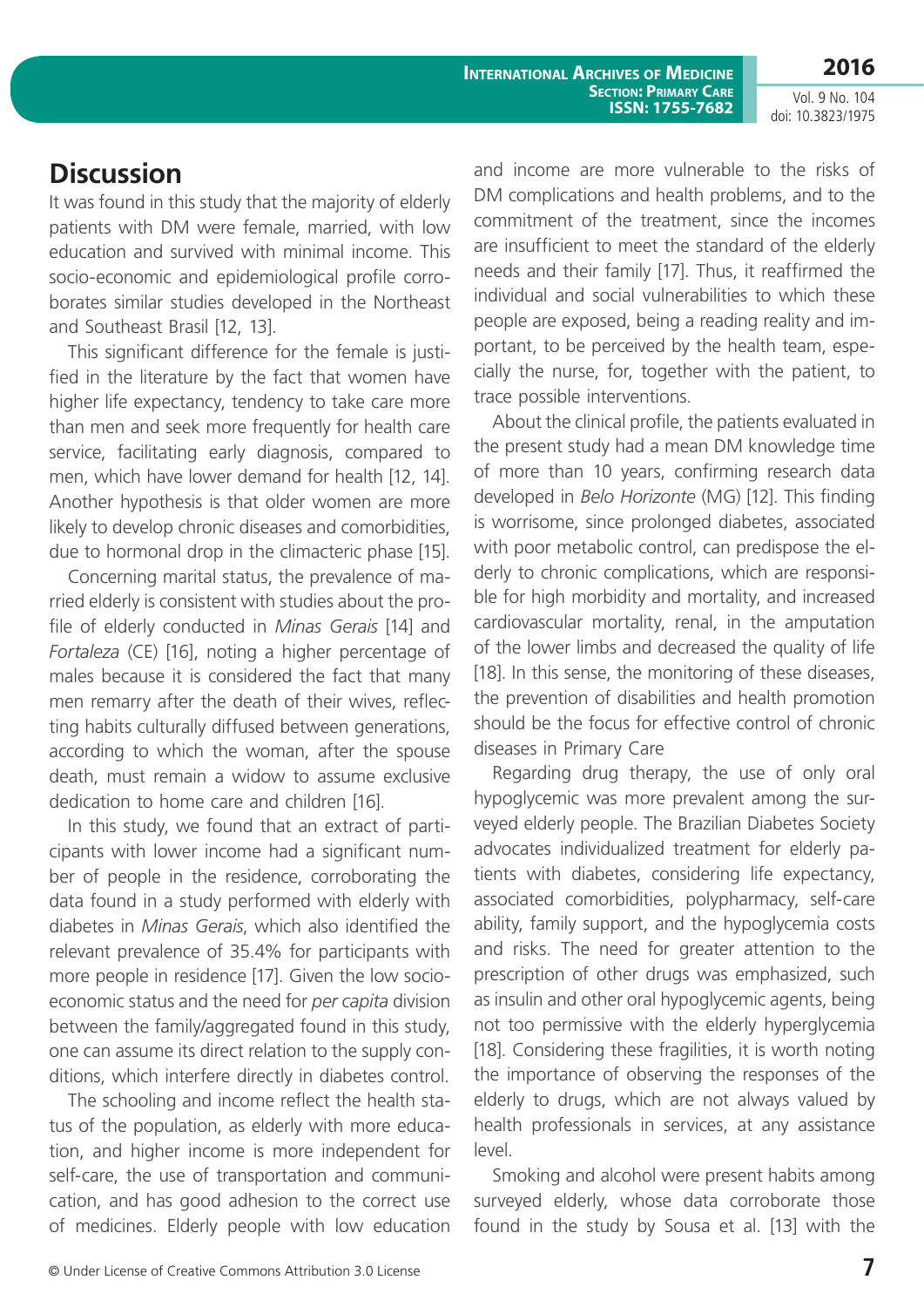**2016**

Vol. 9 No. 104 doi: 10.3823/1975

presented highest percentage of men (21.7%) in the consumption of alcohol and the prevalence of women (56.7%) in the cigarette consumption.

Tobacco smoking has harmful effects, such as impaired glycemic control, more probability to develop neuropathy and retinopathy, and serious implications for the cardiovascular system, resulting in peripheral vasoconstriction, increased heart rate and blood pressure, and cause damage to blood vessel walls, favoring the formation of atherosclerotic plaques, which have intrinsic relationship with the diabetic foot [19]. Thus, the progressive abandonment of the cigarette for DM elderly is recommended and strengthening educational actions in health developed by health professionals working in Primary Care to control this serious risk factor.

Although alcohol has presented a low percentage of use among the elderly of this study, it is considered another important risk factor for DM because potentiates the hypoglycemic effects of drugs and aggravates neuropathic symptoms. In this case, the patient should be advised to reduce the use and gradually, referring consumption, should prefer drinks with low alcohol content and always associated with the consumption of foods rich in carbohydrates hydrated, to avoid the hypoglycemic effects [20].

Concerning physical activity, it was found that it is still an emerging practice among the study participants and those who practiced it cited the walk as the most accomplished exercise. The prevalent sedentary lifestyle among the elderly was also evidenced in another study, with 62.3% of men and 62.5% of women without physical activity practice [13].

It is inferred that this result may be related to common limitations among elderly with diabetes, such as osteoarthrosis, arthritis, tremors, stroke sequelae, among others, often hindering for physical activity in this population. Thus, the general conditions of the elderly should guide the prescription of

physical activity, and cardiovascular assessment of this group should be routine in the clinical practice [5].

Physical activity improves functional capacity in elderly patients with and without diabetes, being advocated a risk assessment before indicating an activity program, which synchronicity and exercise type should be considered related to the therapeutic regimen. To facilitate increased adhesion of the elderly with diabetes to physical activity, it indicates an exercise program in a group or community, under the monitoring of a physical educator [18].

It is suggested to the functional independent DM elderly, to perform the goals recommended for adults with diabetes. Elderly people with some dependence degree must follow a low-intensity exercise program to improve performance and mobility and, if possible, a physical therapist should be consulted, especially for those who live alone, bedridden or are confined to a chair, to improve physical performance and strength of the lower limbs, and prevent further deterioration in the functional state [18].

A sedentary lifestyle may be associated with overweight and obesity evidenced in the women of the study. Similar data was found in research conducted in *Piauí*, where 61.4% of overweight people were female [20]. As for the higher prevalence of obesity among the studied elderly women, the data is according to research carried out in *São Paulo*. This fact can be explained by the fact that women are more prone to the accumulation of fat and have a greater tolerance to excess body fat [21].

Considering physical activity as important in weight control, it is emphasized the need of a multidisciplinary team of Primary Health Care to partner with healthcare professionals of the Support Center for Family Health (NASF) for better monitoring of patients, encouraging them to change behavioral habits and the formation of interactive groups to exchange knowledge and practice of physical exercise.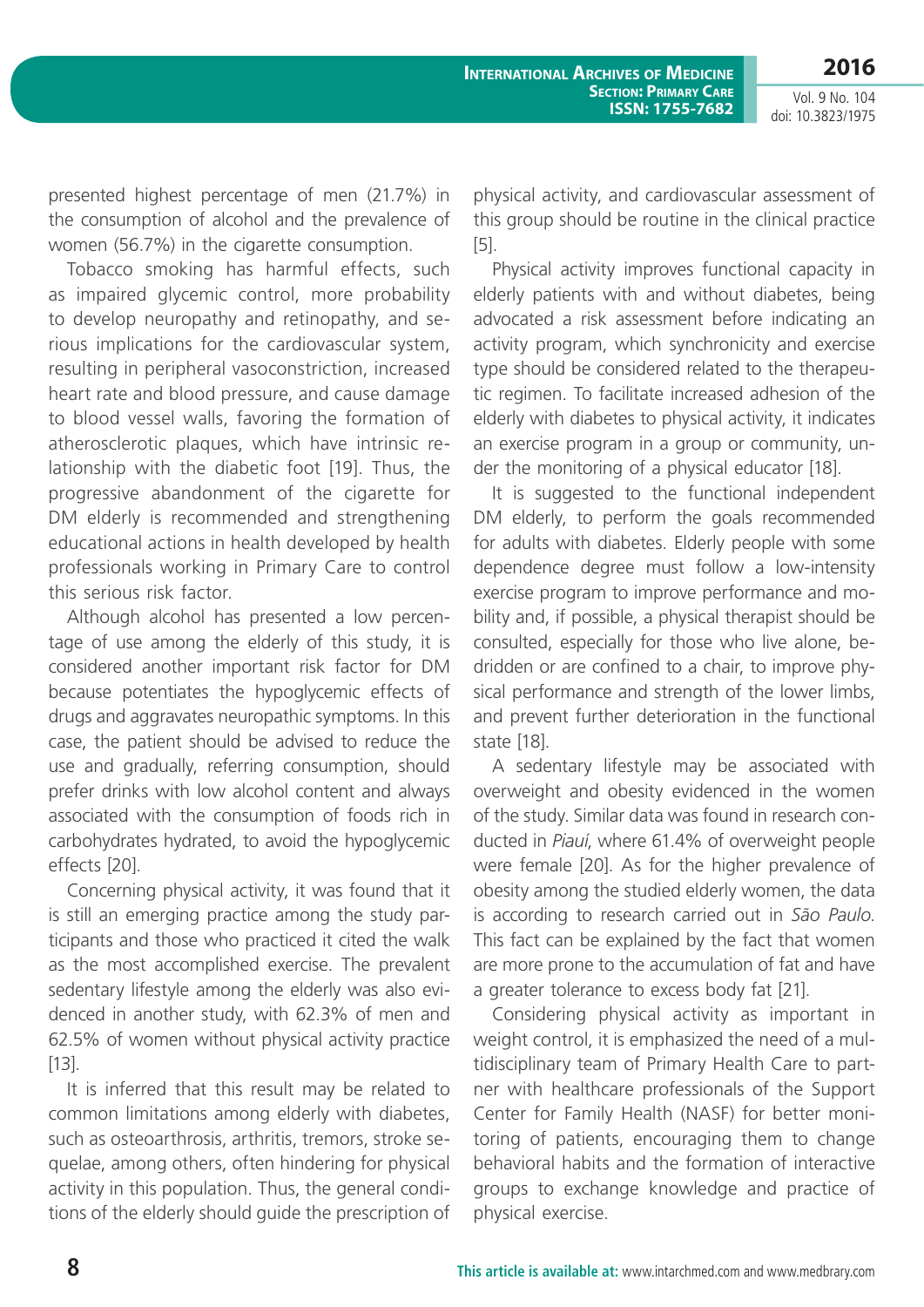**2016**

Regarding the presence of complications and comorbidities of participants in this study, it was found that most had three to four comorbidities/concomitant complications, among them systemic arterial hypertension, ophthalmologic complications, and dyslipidemia. In other studies, hypertension was also more frequent in the sample population [12], as well as the presence of visual complications (retinopathy, blindness or severe visual impairment) [14, 22] .Considering the time of diabetes and the presence of comorbidity, these patients needs monitoring and constant tracking, which include the need for referrals to specialized services, test routines, and other services to ensure comprehensive care and the highest quality of life.

About glycemic control, primordial in the prevention of chronic complications of diabetes, abnormal glucose was found in the study population, which support the data found in many studies performed with DM elderly [23, 24].

It was found, in the literature, that although the elderly know the importance of glucose monitoring and performing it, most show high levels of glucose, which are associated with excess weight, abdominal obesity, high blood pressure and insufficient levels of physical activity [13].

The goals for glycemic control must be established in an individual way, considering the functional status, comorbidities, the risk for hypoglycemia, and the presence of microvascular complications [18].

Concomitantly, the health professional must pay attention to the independent variables associated with the lack of glycemic control, such as obesity and poor adherence to antidiabetic drugs. An education program that emphasizes the importance of medication adherence, physical exercise and weight control would be a relevant basic benefit for improving glycemic control in this patients [24].

The decompensated DM can cause clinical complications affecting the heart and blood vessels, eyes, kidneys and nerves, which, therefore, collaborate to the emergence of cardiovascular disease, blindness, kidney failure and amputation of lower limbs. It also emphasizes that these people are at higher risk for infections and sleep apnea [2].

In the face of health injuries which may be caused, health professionals should advise patients and families about the importance of maintaining the recommended glycemic patterns and glycemic control alternatives being agreed and offered.

The evidence of this study reinforce the importance of periodic clinical assessment, with strict control of blood pressure, glycemia and weight, according to the guidelines of the Ministry of Health, regarding the control of risk factors and daily care with food and with feet of people with diabetes in Primary Health Care because in this way, the early monitoring of complications and comorbidities is facilitated. Health staff actions of Primary Care must be guided in a holistic and comprehensive care to people with diabetes [25].

### **Conclusions**

It was found a socio-demographic profile of elderly with diabetes, female, married, with low educational level and who survived with minimal income. Concerning the clinical profile, the evaluated patients showed a duration of *diabetes mellitus* greater than 10 years, especially the use of oral hypoglycemic agents, incipient physical activity, low glycemic control, and most overweight and grade I obesity, and were also observed complications and concomitant comorbidities, such as hypertension, ophthalmological, gastrointestinal and dyslipidemias, culminating in greater risks to health and seriously compromise of the quality of life.

The limitations of this research are related to the cross-sectional design, which does not allow the determination of the cause and effect between variables. However, through the used methods and approaches, it was possible to trace the socio-demographic and clinical profile of a representative sample of the population with type 2 *diabetes me-*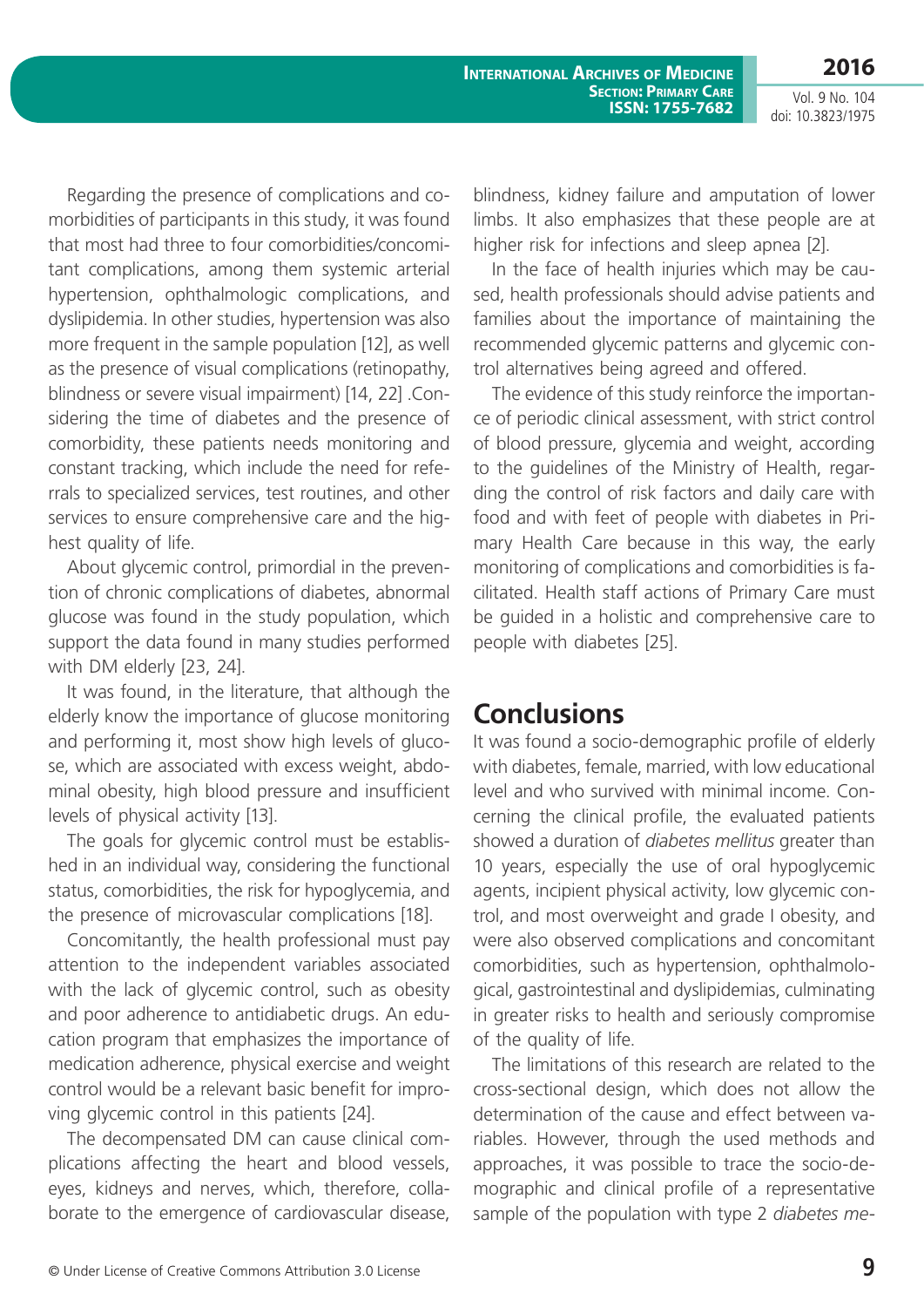**International Archives of Medicine Section: Primary Care ISSN: 1755-7682**

*llitus* in the unit under study. These results can contribute to health interventions planning with a focus on biological, cultural and social user dimensions, able to meet the needs access to network services and the active participation of individuals, providing opportunities thus, greater support for the health professional to decision making.

## **Collaborations**

Fabricio NP and Sousa ND contributed to the conception, design, analysis and interpretation of data, article writing and relevant critical review of the intellectual content. Gonçalves Júnior J, Lisbon KW, Alencar AM and Cavalcante EGR contributed to the writing of the article, relevant critical review of the intellectual content and final approval of the version to be published.

#### **Acknowledgments**

To the health professionals from Primary Health Care Units of the study, of Juazeiro do Norte municipality (CE). To the Integrated Center for Diabetes and Hypertension of Barbalha (CE), for the availability of space for training and calibration of instruments.

#### **Conflict of Interest**

The Authors declare they not conflict of interest

## **References**

- **1.** Emerging Risk Factores Collaboration. Diabetes *mellitus*, fasting glucose, and risk of cause-specific death. N Engl J Med. 2011; 364(9):829-41.
- **2.** International Diabetes Federation (IDF). IDF diabetes atlas [Internet]. 6. ed. International Diabetes Federation; 2014 [citado 17 mar 2016]. Disponível em: [http://www.idf.org/sites/default/](http://www.idf.org/sites/default/files/EN_6E_Atlas_Full_0.pdf) [files/EN\\_6E\\_Atlas\\_Full\\_0.pdf](http://www.idf.org/sites/default/files/EN_6E_Atlas_Full_0.pdf)
- **3.** Freitas LR, Garcia LP. Evolução da prevalência do diabetes e deste associado à hipertensão arterial no Brasil: análise da Pesquisa Nacional por Amostra de Domicílios, 1998, 2003 e 2008. Epidemio. Serv. Saúde. 2012; 21(1):7-19.
- **4.** Brasil. Ministério da Saúde. Vigitel Brasil 2014: vigilância de fatores de risco e proteção para doenças crônicas por inquérito telefônico [Internet]. Brasília, DF: Ministério da Saúde; 2015 [citado 17 mar 2016]. Disponível em: [http://bvsms.saude.gov.br/](http://bvsms.saude.gov.br/bvs/publicacoes/vigitel_brasil_2014.pdf) [bvs/publicacoes/vigitel\\_brasil\\_2014.pdf](http://bvsms.saude.gov.br/bvs/publicacoes/vigitel_brasil_2014.pdf)
- **5.** Sociedade Brasileira de Diabetes (SBD). Tratamento de pacientes idosos. In: Sociedade Brasileira de Diabetes (SBD). Diretrizes da sociedade brasileira de diabetes. São Paulo: A.C. Farmacêutica; 2016. p. 294-300.
- **6.** Turrini FJ, Ventura MM. Prevalência de doença arterial periférica em idosos atendidos no ambulatório de geriatria e sua correlação com fatores de risco cardiovascular. UNOPAR Cient Ciênc Biol Saúde. 2011; 13(1):17-21.
- **7.** Tanqueiro MT. A gestão do autocuidado nos idosos com diabetes: Revisão sistemática da literatura. Rev. Enf Ref. 2013; III série (9):151-60.
- **8.** Sociedade Brasileira de Cardiologia (SBC), Sociedade Brasileira de Hipertensão (SBH), Sociedade Brasileira de Nefrologia (SBN). VI Diretrizes Brasileiras de Hipertensão. Arq Bras Cardiol [Internet]. 2010 [citado 17 mar 2016]; 95(1supl.1); 1-51. Disponível em: [http://publicacoes.cardiol.br/consenso/2010/](http://publicacoes.cardiol.br/consenso/2010/Diretriz_hipertensao_ERRATA.pdf) [Diretriz\\_hipertensao\\_ERRATA.pdf](http://publicacoes.cardiol.br/consenso/2010/Diretriz_hipertensao_ERRATA.pdf)
- **9.** Brasil. Ministério da Saúde. Secretaria de Atenção à Saúde. Departamento de Atenção Básica. Orientações para a coleta e análise de dados antropométricos em serviços de saúde: Norma Técnica do Sistema de Vigilância Alimentar e Nutricional (SISVAN) [Internet]. Brasília, DF: Ministério da Saúde; 2011 [citado 17 mar 2016]. Disponível em: [http://189.28.128.100/](http://189.28.128.100/dab/docs/portaldab/publicacoes/orientacoes_coleta_analise_dados_antropometricos.pdf) [dab/docs/portaldab/publicacoes/orientacoes\\_coleta\\_analise\\_](http://189.28.128.100/dab/docs/portaldab/publicacoes/orientacoes_coleta_analise_dados_antropometricos.pdf) [dados\\_antropometricos.pdf](http://189.28.128.100/dab/docs/portaldab/publicacoes/orientacoes_coleta_analise_dados_antropometricos.pdf)
- **10.** Souza R, Fraga JS, Gottschall CB, Busnello FM, Rabito EI. Avaliação antropométrica em idosos: estimativas de peso e altura e concordância entre classificações de IMC. Rev Bras Geriatr. Gerontol. 2013; 16(1):81-90.
- **11.** World Health Organization (WHO). Obesity: preventing and managing the global epidemic: report of a WHO consultation. Geneva: WHO; 2000.
- **12.** Lima AP, Pereira DA, Romano VF. Perfil sócio-demográfico e de saúde de idosos diabéticos atendidos na atenção primária [Internet]. Rev Bras Ciências da Saúde. 2011 [citado 17 mar 2016].; 15(1):39-46. Disponível em: [http://periodicos.ufpb.br/](http://periodicos.ufpb.br/ojs/index.php/rbcs/article/viewFile/9911/5813) [ojs/index.php/rbcs/article/viewFile/9911/5813](http://periodicos.ufpb.br/ojs/index.php/rbcs/article/viewFile/9911/5813)
- **13.** Sousa JT, Macêdo SF, Moura JR, Silva AR, Vieira EE, Reis AS. Autocuidado e parâmetros clínicos em pacientes com diabetes *mellitus* tipo 2. Rev Rene. 2015; 16(4):479-5.
- **14.** Santos EA, Tavares DM, Rodrigues LR, Dias FA, Ferreira PC. Morbidades e qualidade de vida de idosos com Diabetes *Mellitus* residentes nas zonas rural e urbana. Rev Esc Enferm USP [Internet]. 2013 [citado 17 mar 2016]; 47(2):393-400. Disponível em:<http://www.scielo.br/pdf/reeusp/v47n2/17.pdf>